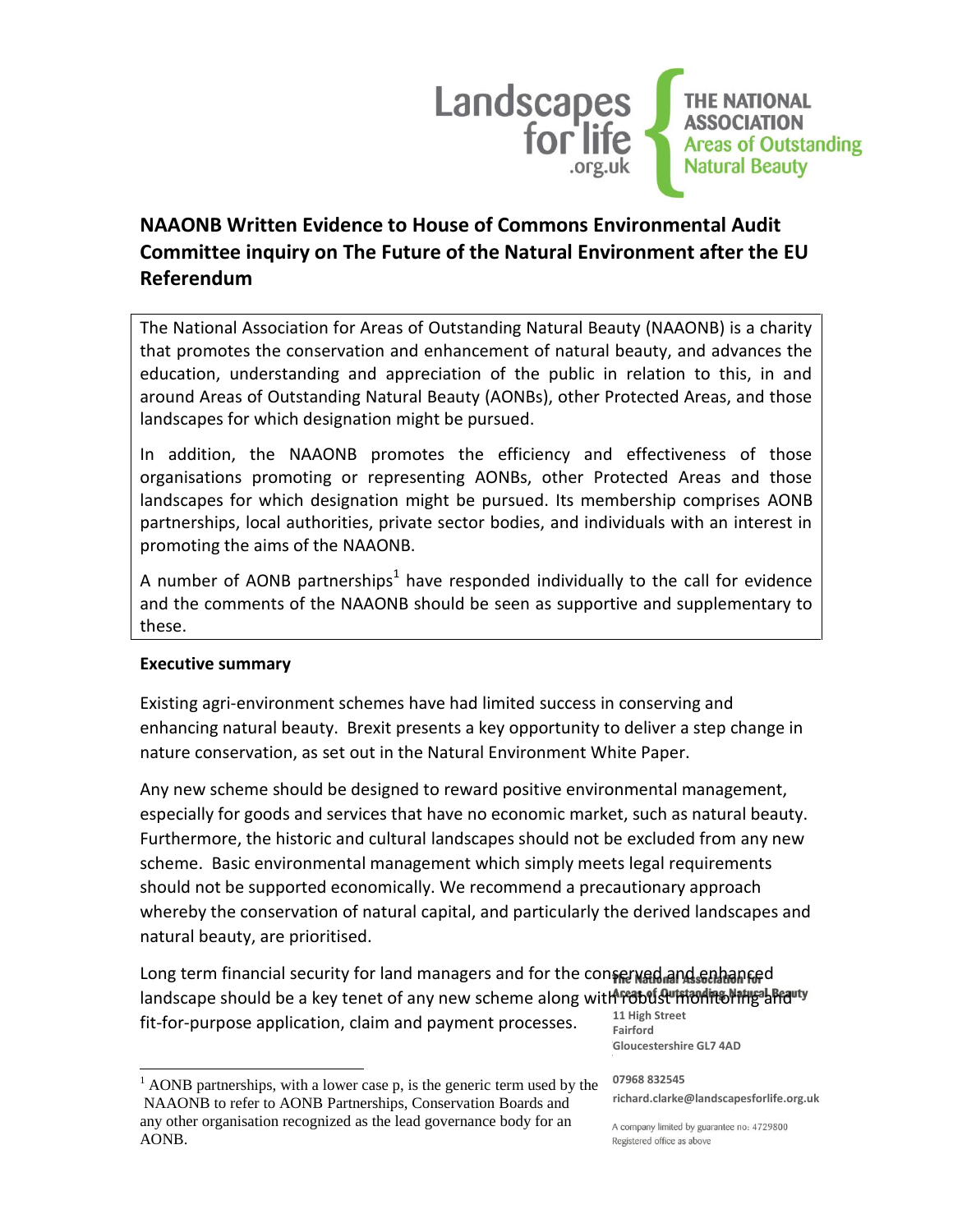With locally adopted and regularly reviewed statutory Management Plans, the AONB Family is ideally placed to help in future prioritisation and delivery of schemes at a landscape scale. Furthermore, there should be continued support for LEADER and Sustainable Development Funds, to help ensure the vitality of rural communities.

If there is to be any divergence in policy between nations of the United Kingdom, it should reflect the inherent differences in the climatic and topographic regions of the UK. Ecosystems do not respect political boundaries and national policies should be designed to work at an ecosystem scale.

The best returns for a rewilding approach would occur where there is little current biodiversity or cultural interest. Rewilding is by no means a solution that fits all landscapes and losses could exceed the gains in many locations.

Areas of Outstanding Natural Beauty (AONB) are designated under the National Parks and Access to the Countryside Act 1949 and cover approximately 18% of land area in England, Wales and Northern Ireland. The purposes of the AONB designation were updated and conferred by the Countryside Commission in 1991 as follows:

- The primary purpose of the designation is to conserve and enhance natural beauty.
- In pursuing the primary purpose, account should be taken of the needs of agriculture, forestry, other rural industries, and the economic and social needs of local communities. Particular regard should be paid to promoting sustainable forms of social and economic development that in themselves conserve and enhance the environment.
- Recreation is not an objective of designation, but the demand for recreation should be met, so far as is consistent with the conservation of natural beauty and the needs of agriculture, forestry and other uses.

The Countryside and rights of Way Act 2000 confirmed the significance of AONBs and created improved arrangements for their management. There are three key sections of the Act for AONBs:

- Section 85 places a statutory duty on all 'relevant authorities' to have regard to the purpose of conserving and enhancing natural beauty when discharging any function affecting land in AONBs.
- Section 89 places a statutory duty on local planning authorities to act jointly to produce a Management Plan for each AONB in their administrative area.
- Section 90 describes the notification required during the AONB Management Plan-making process.

In June 2000 the Government confirmed that the importance and protection of AONBs are equivalent to those of National Parks.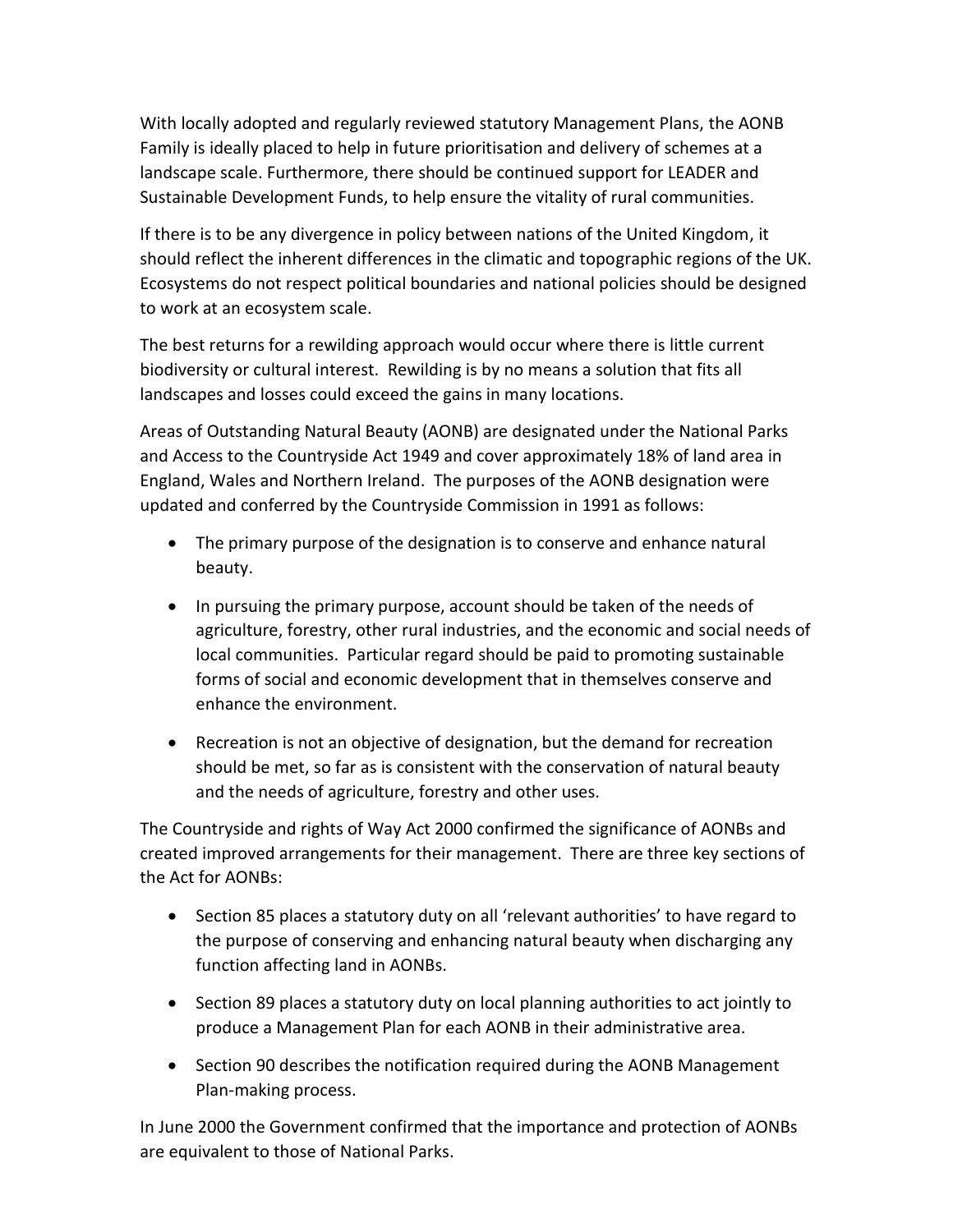In response to the consultation questions, the NAAONB wishes to highlight the following points:

- 1. **What are the implications for UK biodiversity of leaving the EU, in particular the Common Agricultural Policy? To what extent do initiatives to support biodiversity in the UK depend on CAP-related payments? What risks and opportunities could developing our own agri-environment policy and funding present?**
- 1.1. CAP funded agri-environment schemes play a significant role in the conservation and enhancement of natural beauty in our designated landscapes, securing valuable and popular public goods from private land that without a good replacement grant scheme would otherwise be difficult to achieve. However, they have not achieved their intended outcomes, and the vitality of the countryside and landscape quality is still in decline. The recent DEFRA publication 'England Natural Environment Indicators<sup>,2</sup> supports this assertion, stating that the farmland bird index is at its lowest recorded level; the woodland bird index is 23% lower than 1970 levels; farmland butterfly populations have fallen 27% since 1990 and populations of 213 priority species have declined 33% compared to 1970 populations. Indeed, four of the nine wider countryside indicators are in decline, two are no change and only three are improving. There is no mention in the report of habitat extent and quantity, but again statistics for this would support our argument that current incentives do not go far enough. For example, in Dorset over the past 80 years, 97% of all semi-natural grassland has been converted to intensive grassland or arable land use. A significant risk in post-Brexit negotiations is that these schemes are replaced with like-for-like alternatives and this steep decline continues.
- 1.2. The UK leaving the EU presents an opportunity to look afresh at government support for conservation and for the farming community. Any new schemes should be designed to reward positive environmental management, and not just ensure that no harm is done. Any new scheme should also focus on management which provides environmental goods and services that are not traded on the open market. Basic environmental management which simply meets legal requirements, such as buffers from watercourses, should be a mandatory requirement of land ownership unsupported by subsidy. A significant risk that would require careful management is that our understanding of the value of these goods and services is in its infancy and therefore may be undervalued. This would result in any incentive scheme not being attractive enough to bring about the required changes to reverse the trend of a declining natural environment. We recommend a precautionary approach whereby the conservation of natural capital, and particularly the derived landscapes and natural beauty, are prioritised.

 2 https://www.gov.uk/government/statistics/england-natural-environment-indicators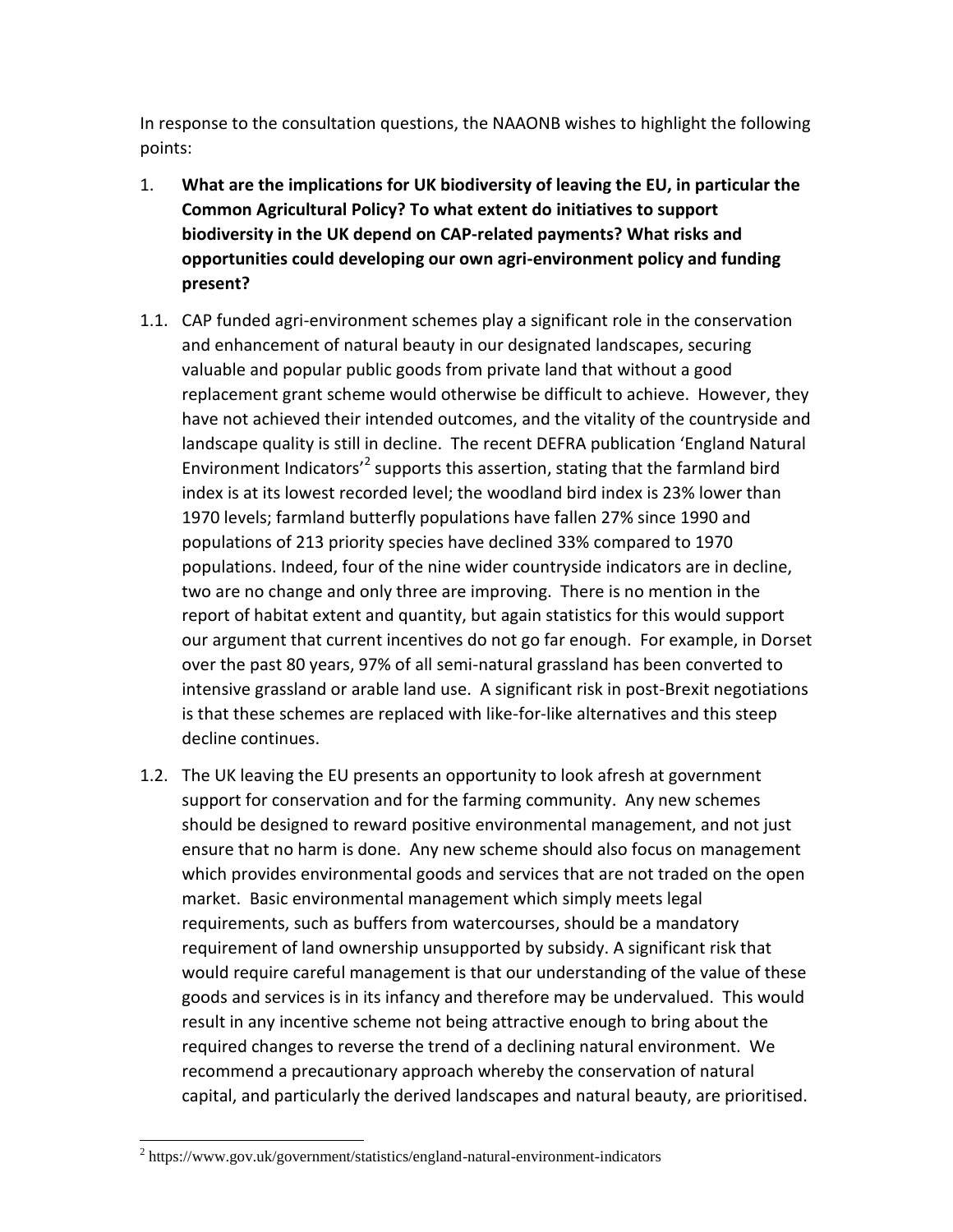Furthermore, we believe that funds should not be solely focused on supporting the agricultural sector, but be open to all land owners undertaking positive environmental management, including government departments, conservation organisations and Local Authorities. Therefore 'agri-environment policy' is a misnomer and should be broadened to encompass the wider environment.

- 1.3. Leaving the EU also poses a risk to the integrity of our international sites system. Existing European and international designations are reflective of areas of high conservation value. Ensuring the ongoing protection of their designated features and the wider integrity of the site is vital in order to maintain quality habitat from which to restore natural ecosystems across wider areas, consistent with the approach suggested by Sir John Lawton.
- 1.4. In addition there are numerous pieces of UK legislation, guidance and initiatives which derive from, and seek to implement EU directives. It is critical that we continue to show leadership on the world stage in protecting our environment for future generations.
- 1.5. Any new scheme that rewards sustainable land management, along with conservation of the natural, historic and cultural landscapes, should align with replacement conservation directives, which deliver our international obligations. This approach would necessitate ongoing partnership with Europe.
- 1.6. A further benefit of existing agri-environment funding is that it can be used to lever in other funding for landscape-scale conservation activities, for example, through the Heritage Lottery Fund Landscape Partnership programme, and we would like to see this function continue. It is our view that the partnership and landscape based outcome-focused approach taken by HLF could be instructive and helpful to government when it considers how to frame future schemes.
- 1.7. There is a risk that any future agri-environment support schemes are too narrowly focussed. Any future scheme should focus on the full suite of environmental goods and services offered by the wider landscape, which includes the natural environment, but also the historic and cultural landscapes.
- 1.8. There are significant opportunities for developing our own agri-environment schemes and to showcase the UK as a leader in sustainable land management. We also see this as an opportunity to implement flexibility in delivery that meets local needs, robust monitoring that is outcome based rather than compliance based, and also fit-for-purpose application, claim and payment processes.
- 1.9. With locally adopted and regularly reviewed statutory Management Plans, The AONB Family is ideally placed to help in future prioritisation and delivery of schemes at a landscape scale. It is our view that the AONB and National Park management plans should be a key driver for future agri-environment funding and the AONB Family could lead in local grant scheme management. This approach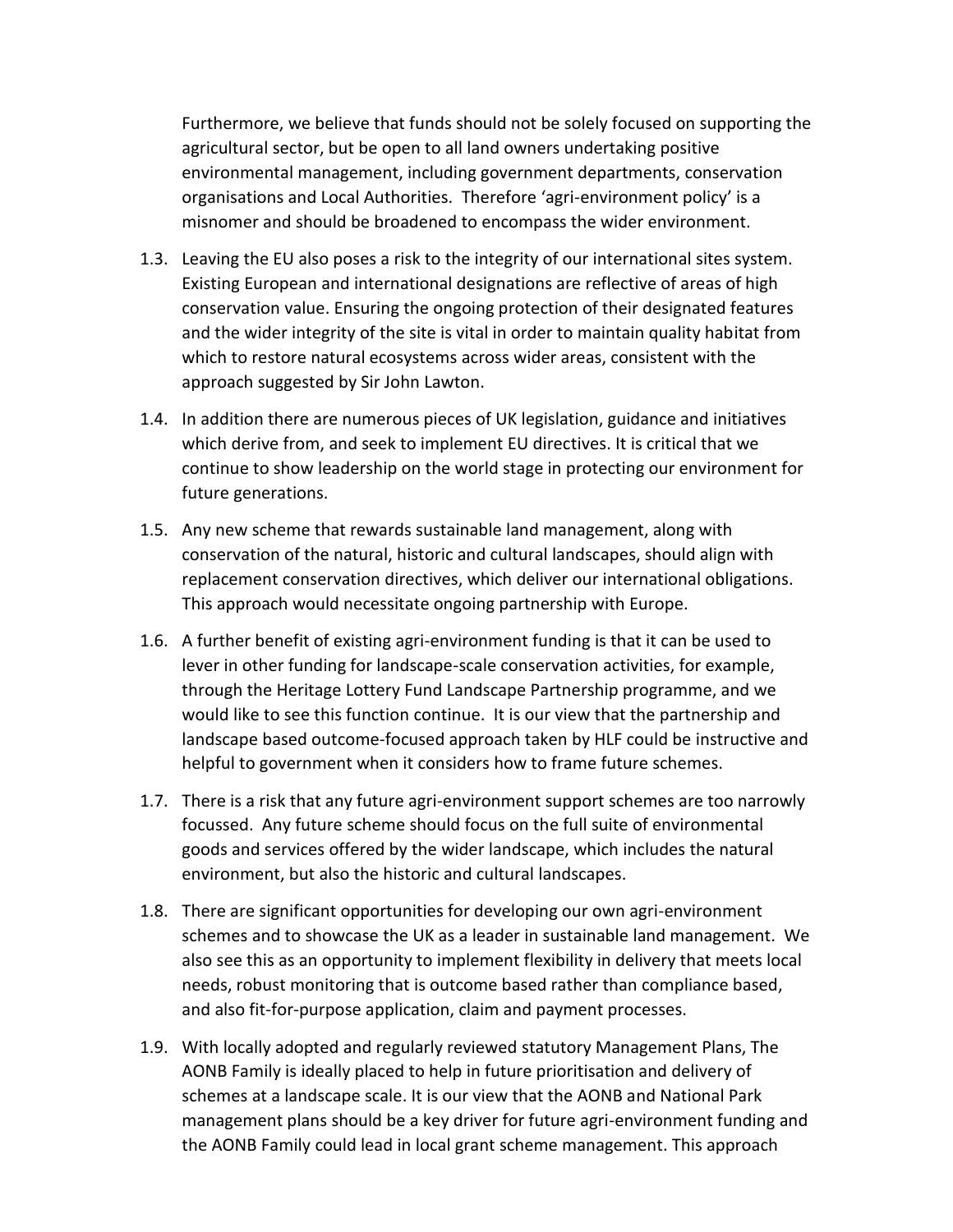would naturally align with the Natural Environment White Papers ambition of a 'bigger, better, more, joined' natural environment. Furthermore, the holistic approach of protected landscapes will also ensure strong links to the historic and cultural landscapes and the communities who live in and around the landscape. We would welcome further discussions about the role of protected landscapes in the prioritisation and delivery of any future schemes.

- **2. How should future support for UK agriculture be structured in order to ensure there are incentives for environmentally-friendly land management? What are the positives/negatives of current schemes (e.g. Countryside Stewardship) that should be retained/avoided?**
- 2.1. The Natural Environment White Paper The Natural Choice, stresses that "what is needed is a step-change in nature conservation". Implementing a properly incentivised and resourced 'natural-environment' scheme is fundamental to achieving this. The scheme should not focus solely on agricultural holdings, but where the most benefit can be gained, be that on state owned land, nature reserves or other land holding types. The focus of any new scheme should be for delivery of environmental goods and services that are not traded on the open market; services such as flood storage, carbon sequestration, biodiversity and importantly the conservation and enhancement of natural beauty. Any future scheme should also support adaptation to climate change. The ambitions of any scheme should be to deliver at a landscape-scale and support landscape character and quality, ensuring delivery of wider biodiversity, cultural and heritage ambitions.
- 2.2. It is vital for the environment that the viability of rural economies is strengthened, and therefore it should be a priority of future schemes to support community-led initiatives that deliver appropriate processing, marketing and certification of locally grown products, along with sustainable tourism and business support, as combined they will create the conditions for sustainable land management to take place.
- 2.3. The existing LEADER programme has been successful and often delivered by or alongside AONB partnerships, in tandem with our own Sustainable Development Fund. The effectiveness of the programme could have been enhanced by simplified application and reporting processes. Ongoing support for LEADER and SDF funding along the principles of community-led local development would help support the vitality of rural economies.
- 2.4. One of the most significant benefits to landowners of the previous Higher Level Schemes was the commitment over a 10 year period, and this has been lost in the most recent review of agri-environment schemes. Future schemes should revert back to the long-term commitment for the delivery of environmental goods and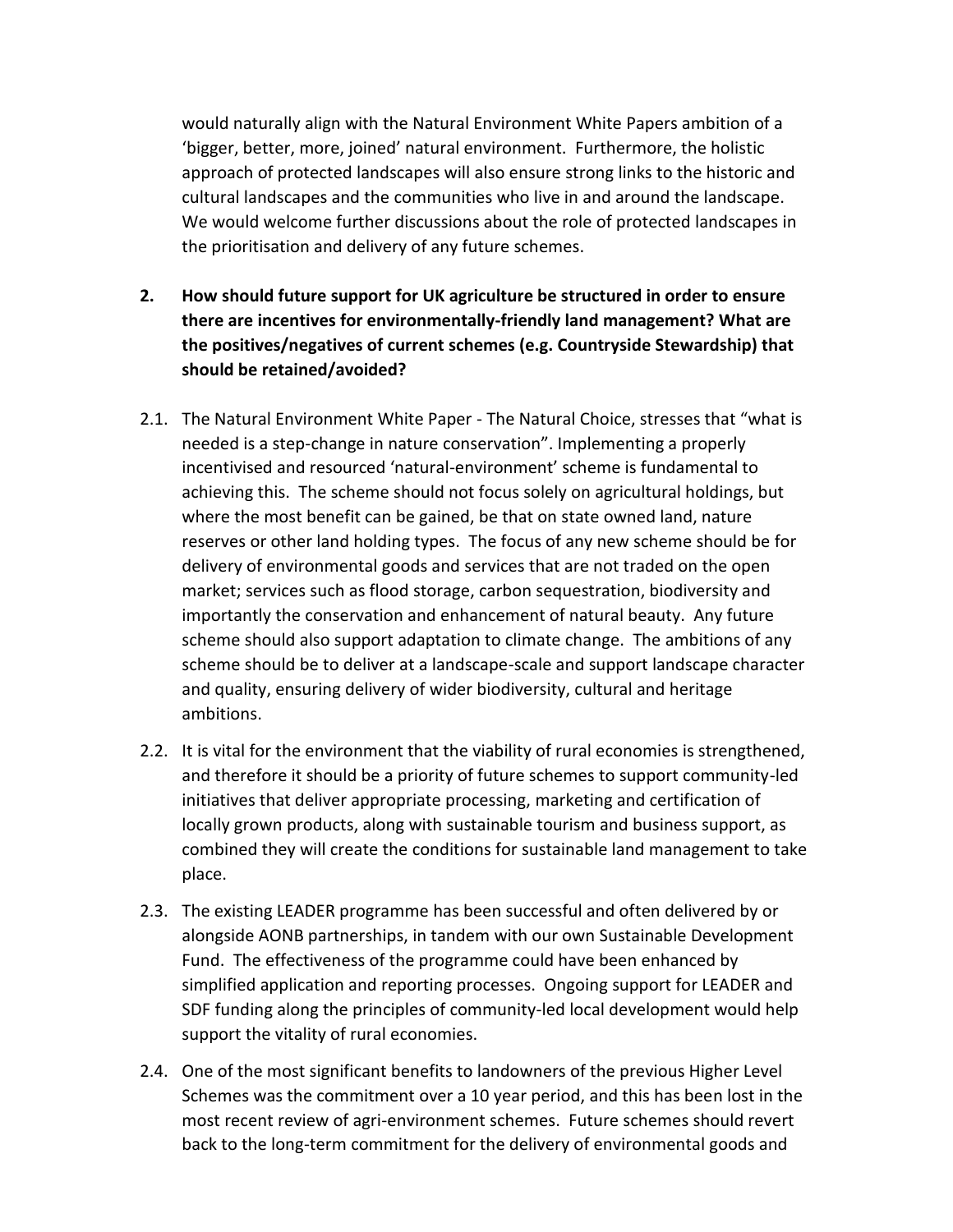services and ensure the long-term landscape benefits are maintained post scheme funding.

- 2.5. Any future scheme should be based on up-to-date evidence, for example AONB Management Plans, and sound science. Future schemes should also support and resource better integration amongst wider delivery partners as well as land managers. This would minimise competition and allow delivery of multi-objective landscape scale programmes.
- 2.6. Future schemes should be more ambitious and focus on rewarding enhanced management, not just 'holding the line'. Payments for better soil management, better management of run-off, better nutrient management and pesticide application have all been funded under previous schemes. However, sustainable environmental practice in farming should not happen only when funded by government, but be a matter of course backed up by tighter regulation based on the 'polluter pays' principle. Ultimately, these actions are self-funded in that they reduce cost to the farm business.

## **3. How should future UK agri-environment support be administered, and what outcomes should it focus on?**

- 3.1. With locally adopted and regularly reviewed Management Plans, AONB and National Parks Families are ideally placed to help in future prioritisation and delivery of schemes at a landscape scale, aligning with the Natural Environment White Papers ambition of a 'bigger, better, more, joined' natural environment. Furthermore, the holistic approach of protected landscapes will also ensure strong links to the historic and cultural landscapes which, along with biodiversity, are characteristics of the landscape much valued by people. We would welcome further discussions about the role of protected landscapes in the prioritisation and delivery of any future schemes.
- 3.2. A priority for any new programme should be on delivery of environmental goods and services for which there is no adequate market. For example, the value of the UK's woodlands for timber in 2014 was estimated to be £5.2 billion, but this value is dwarfed by the value of carbon sequestration (£38.2 billion), air filtration (£69.3 billion) and recreation (£54.9 billion)<sup>3</sup>. However, there are currently limited mechanisms for supporting the management of the woodland resource, other than through selling of timber. For services where there is no current market at all, such as natural beauty, there is a risk that conservation will be neglected. However, these services are very much valued by the wider public. For example, following public consultation, National Grid have earmarked £500 million to remove infrastructure that have the biggest visual impact within AONBs and National Parks.

 3 http://www.ons.gov.uk/economy/environmentalaccounts/bulletins/ukenvironmentalaccounts/2016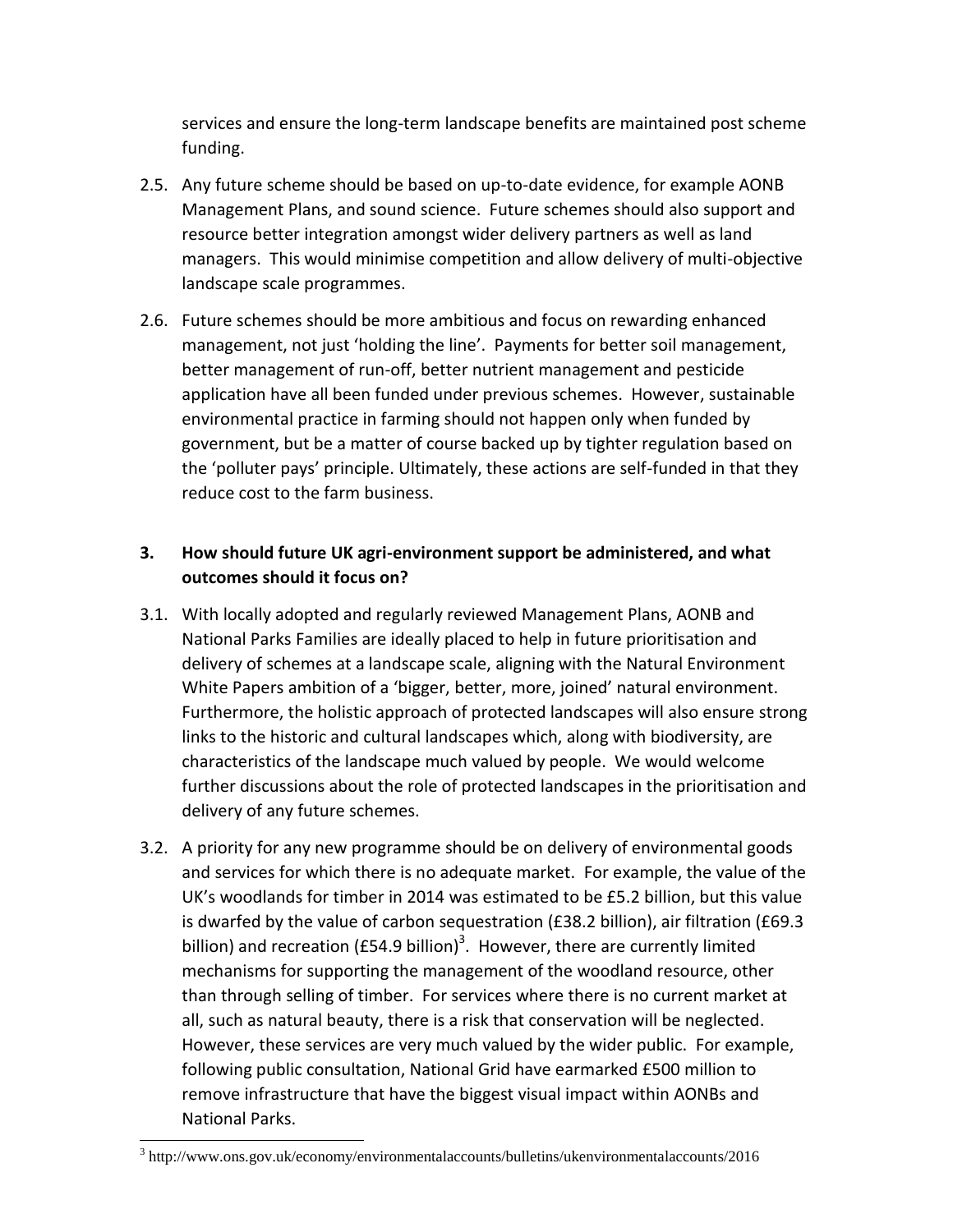- 3.3. We are particularly keen to see prioritised the support of measures that enable conservation and enhancement of natural beauty and other uneconomical environmental services
- 3.4. We also believe that any new programme should support the growing emphasis on mitigation of and adaptation to climate change. We are also keen to see, in tandem with conservation and enhancement of natural beauty, High Nature Value farming appropriately supported through any future schemes and support the High Nature Value Farming manifesto<sup>4</sup>.
- 3.5. Scheme outcomes should focus on:
	- Maintaining, conserving and enhancing landscape complexity, including historic and cultural elements,
	- Achieving climate change adaptation and resilience,
	- Safeguarding carbon in upland peat soils,
	- Encouraging carbon sequestration from restored wet heath and woodland creation,
	- Protecting communities through lower flood risk and better water storage,
	- Improved water quality and riparian habitats through erosion control/ecosystem buffering, and
	- Delivering ecosystem/biodiversity function at landscape scale

## **4. What are the prospects and challenges for future environmental stewardship schemes in the devolved administrations? How much divergence in policy between the nations of the United Kingdom is likely? How can divergence be managed?**

- 4.1. If there is to be any divergence in policy it should reflect the inherent differences in the climatic and topographic regions of the UK. Ecosystems do not respect political boundaries and national policies should be designed to work at an ecosystem scale. Upland Shropshire has more in common with upland Wales than coastal Norfolk. Therefore environment schemes should be tailored to fit local needs, and national policies should be designed to reflect this. Cross-border protected areas, such as the Wye Valley AONB, should be prioritised for involvement in any consultations on scheme divergence.
- 5. **What are the future risks and opportunities to innovative land practices, such as managed rewilding? What role can rewilding play in conservation and**

 4 http://www.highnaturevaluefarming.org.uk